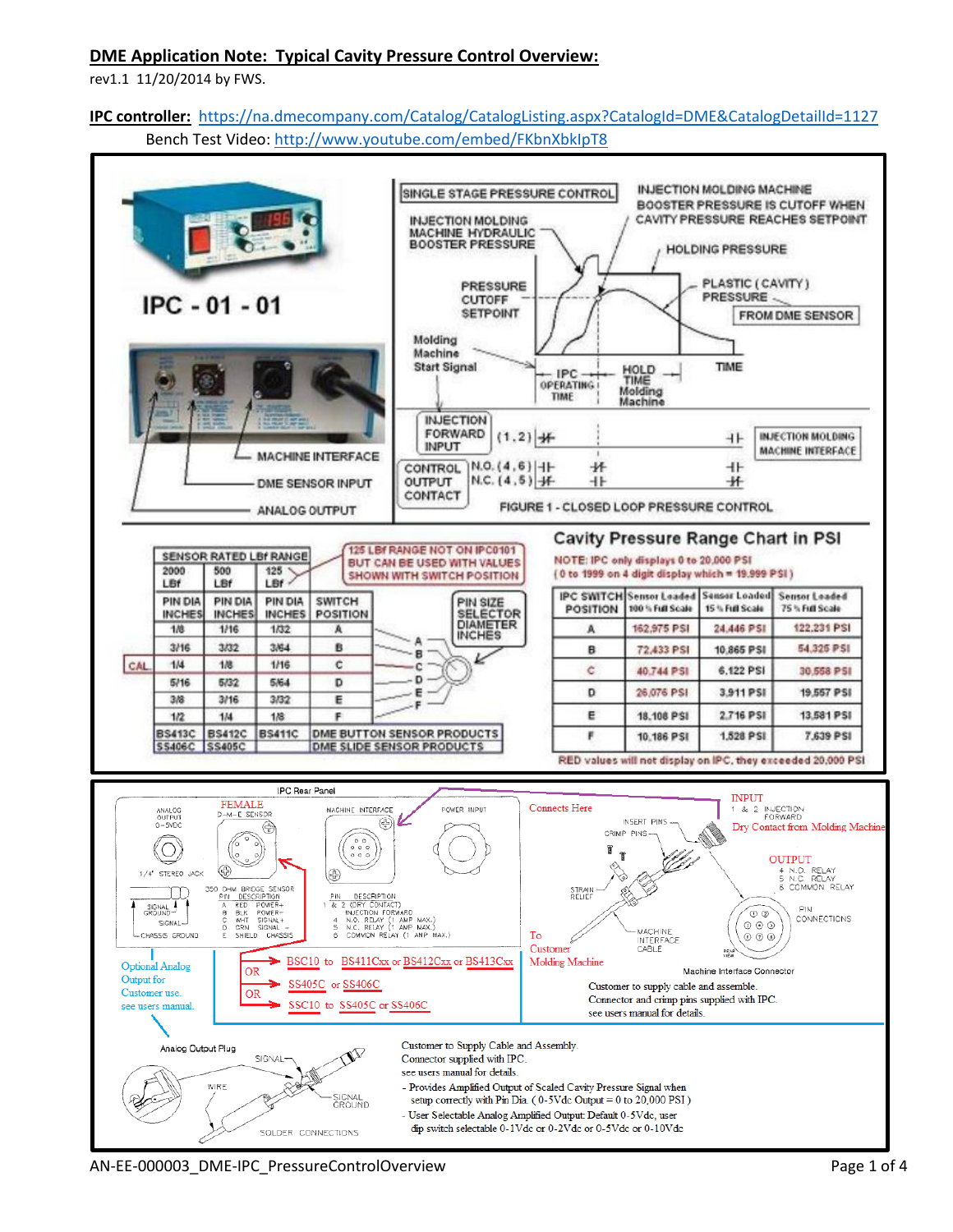## **Button Sensors – Used for Continuous Cavity Pressure Monitoring:**

<https://na.dmecompany.com/Catalog/CatalogListing.aspx?Crawl=true&CatalogId=DME&CatalogDetailId=1128>





#### **Slide Sensors – Used in Prototype Molds or for temporary monitoring:**

<https://na.dmecompany.com/Catalog/CatalogListing.aspx?CatalogId=DME&CatalogDetailId=1129>







Sensor Blank SSB419 - when slide sensor not used, this blank replaces it to support the ejector pin.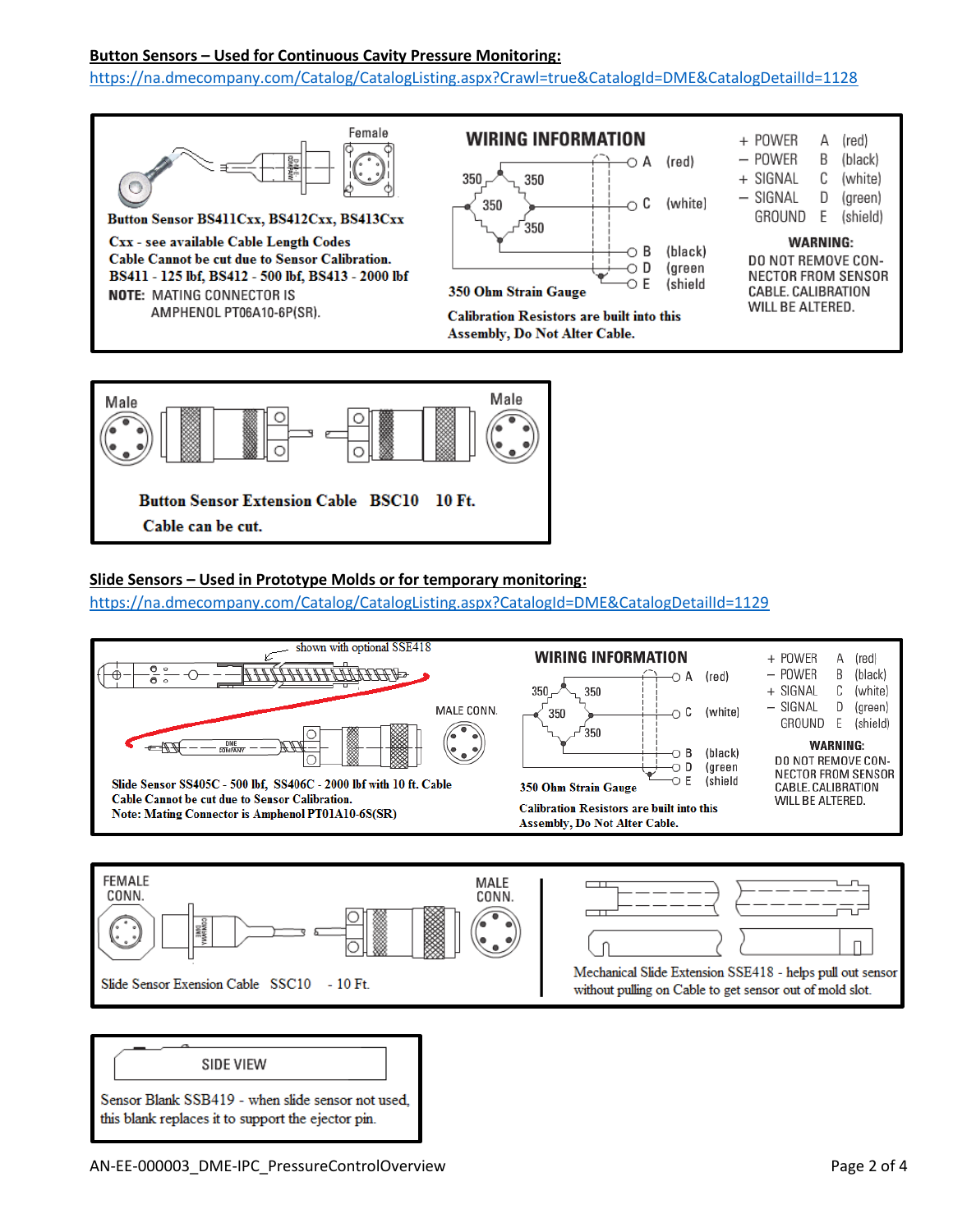# **Typical System Setups Using the DME IPC – Customer MUST decide what THEY need.**

|     | SENSOR RATED LBf RANGE<br>500<br>125<br>2000<br>LBf<br>LBf |                          | LBf                      | 125 LBf RANGE NOT ON IPC0101<br>BUT CAN BE USED WITH VALUES<br>SHOWN WITH SWITCH POSITION |      |                                  | <b>Cavity Pressure Range Chart in PSI</b><br>NOTE: IPC only displays 0 to 20,000 PSI<br>(0 to 1999 on 4 digit display which = 19.999 PSI) |                 |                                                                  |                                         |  |
|-----|------------------------------------------------------------|--------------------------|--------------------------|-------------------------------------------------------------------------------------------|------|----------------------------------|-------------------------------------------------------------------------------------------------------------------------------------------|-----------------|------------------------------------------------------------------|-----------------------------------------|--|
|     | PIN DIA<br><b>INCHES</b>                                   | PIN DIA<br><b>INCHES</b> | PIN DIA<br><b>INCHES</b> | <b>SWITCH</b><br><b>POSITION</b>                                                          |      | PIN SIZE<br><b>SELECTOR</b>      | <b>POSITION</b>                                                                                                                           | 100% Full Scale | <b>IPC SWITCH Sensor Loaded Sensor Loaded</b><br>15 % Full Scale | <b>Sensor Loaded</b><br>75 % Full Scale |  |
|     | 1/8                                                        | 1/16                     | 1/32                     | A                                                                                         |      | <b>DIAMETER</b><br><b>INCHES</b> |                                                                                                                                           | 162,975 PSI     | 24,446 PSI                                                       | 122,231 PSI                             |  |
| CAL | 3/16                                                       | 3/32                     | 3/64                     | в                                                                                         | $-8$ |                                  | в                                                                                                                                         | 72,433 PSI      | 10,865 PSI                                                       | 54,325 PSI                              |  |
|     | 1/4                                                        | 1/8                      | 1/16                     | c                                                                                         |      |                                  | c                                                                                                                                         | 40.744 PSI      | 6.122 PSI                                                        | 30,558 PSI                              |  |
|     | 5/16                                                       | 5/32                     | 5/64                     | D                                                                                         |      |                                  |                                                                                                                                           |                 |                                                                  |                                         |  |
|     | 3/8                                                        | 3/16                     | 3/32                     | Е                                                                                         |      |                                  | D                                                                                                                                         | 26,076 PSI      | 3.911 PSI                                                        | 19,557 PSI                              |  |
|     | 1/2                                                        | 1/4                      | 1/8                      |                                                                                           |      |                                  | E                                                                                                                                         | 18,108 PSI      | 2.716 PSI                                                        | 13,581 PSI                              |  |
|     | <b>BS413C</b>                                              | <b>BS412C</b>            | <b>BS411C</b>            | DME BUTTON SENSOR PRODUCTS                                                                |      |                                  |                                                                                                                                           | 10,186 PSI      | 1,528 PSI                                                        | 7,639 PSI                               |  |
|     | SS406C SS405C                                              |                          |                          | DME SLIDE SENSOR PRODUCTS                                                                 |      |                                  |                                                                                                                                           |                 |                                                                  |                                         |  |

Note: the 4 digit IPC meter display range is 0 to 1999, which is 0 PSI to 19,999 PSI, values In RED above exceed this and will not display above 1999 on the IPC. You want your useable Cavity Pressure range to be between the 15% of full scale and the 75% of full scale range for best performance. See above Cavity Pressure Range Chart Above. The 100% full Scale reading above basically means that your are fully loading the sensor used, for example a 500 Lb BS412C sensor at 100% full scale reading will have 500 lbf loaded on the sensor from the cavity pressure transferred over the cross section area of the ejector pin. The sensor can be easily permanently damaged if this range is exceeded.

Most Customers Injection Molding Cavity Pressures are in the 5,000 PSI to 20,000 PSI Cavity Pressure Range. IPC Switch Position " D " works for most applications.

In positions " D ", customer MUST use the following combinations for continuous Cavity Pressure Applications: NOTE:

- the IPC for this min. reading will only show 391 on display and max. will only show 1955

- remember that the 4 digit IPC meter display range is 0 to 1999, which is 0 PSI to 19,999 PSI.

IPC0101, BSC10, for 5/16" diameter ejector pin use BS413Cxx button sensor

IPC0101, BSC10, for 5/32" diameter ejector pin use BS412Cxx button sensor

IPC0101, BSC10, for 5/64" diameter ejector pin use BS411Cxx button sensor

Some customers are trying to retrofit existing injection molds with sensors and may not be able to get a satisfactory setting for the ejector pins that are designed into the current mold. The IPC controller has limited selection capability and may not work at all. Customer can also find other technical notes on line to understand what these limitations are and consult with their process engineers for direction.

TECHNICAL LITERATURE FOR DME PRESSURE TRANSDUCERS - Revision 1.2

( has other ejector pin sizes and pressure charts – many of these ranges are NOT available with the DME IPC0101 ) [http://www.dme.net/sites/default/files/technical-guides/Pressure\\_Tutorial\\_1.pdf](http://www.dme.net/sites/default/files/technical-guides/Pressure_Tutorial_1.pdf)

A SHORT TUTORIAL ON CAVITY PRESSURE TRANSDUCER USAGE [http://www.dme.net/sites/default/files/technical-guides/Pressure\\_Tutorial\\_2.pdf](http://www.dme.net/sites/default/files/technical-guides/Pressure_Tutorial_2.pdf)